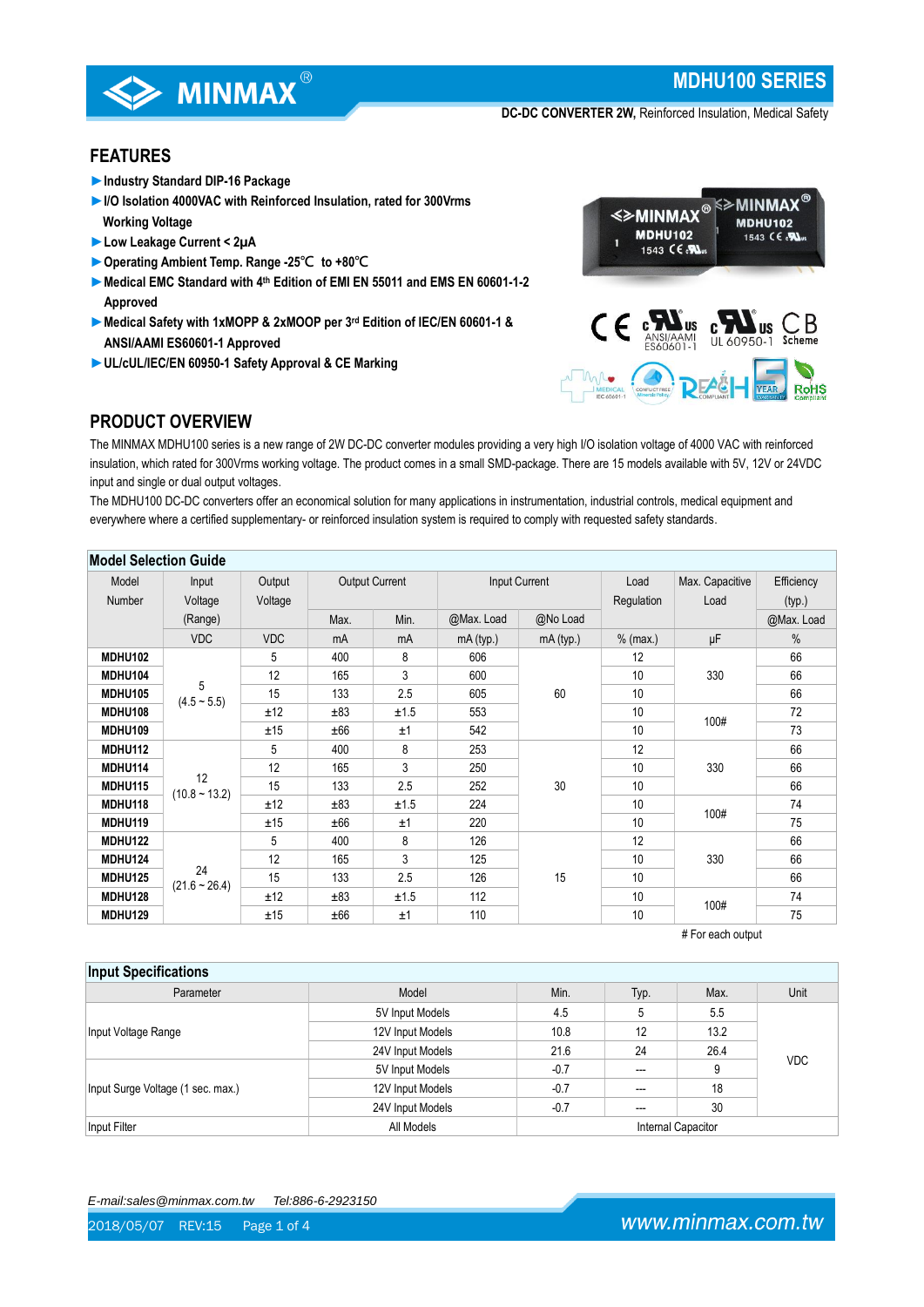

**DC-DC CONVERTER 2W,** Reinforced Insulation, Medical Safety

## **Output Specifications**

| Parameter                       | Conditions                          | Min. | Typ.                      | Max.  | Unit                |
|---------------------------------|-------------------------------------|------|---------------------------|-------|---------------------|
| Output Voltage Setting Accuracy |                                     | ---  | ±2.0                      | ±4.0  | %Vnom.              |
| <b>Output Voltage Balance</b>   | Dual Output, Balanced Loads         | ---  | ±0.1                      | ±1.0  | $\frac{0}{0}$       |
| Line Regulation                 | Vin=Min. to Max. @Full Load         | ---  | ±1.2                      | ±1.5  | %                   |
| Load Regulation                 | lo=20% to 100%                      |      | See Model Selection Guide |       |                     |
| Ripple & Noise                  | 0-20 MHz Bandwidth                  | ---  | 100                       | 150   | $mV_{P-P}$          |
| Temperature Coefficient         |                                     | ---  | ±0.01                     | ±0.02 | $\%$ <sup>°</sup> C |
| Short Circuit Protection        | 0.5 Second Max., Automatic Recovery |      |                           |       |                     |

## **Isolation, Safety Standards**

| Parameter                       | Conditions                                                                                                            | Min. | Typ. | Max. | Unit          |  |  |
|---------------------------------|-----------------------------------------------------------------------------------------------------------------------|------|------|------|---------------|--|--|
|                                 | 60 Seconds                                                                                                            | 4000 |      |      | <b>VACrms</b> |  |  |
| I/O Isolation Voltage           | Reinforced insulation, rated for 300 Vrms working voltage                                                             |      |      |      |               |  |  |
| Leakage Current                 | 240VAC, 60Hz                                                                                                          | ---  |      | c    | μA            |  |  |
| <b>I/O Isolation Resistance</b> | 500 VDC                                                                                                               | 10   | ---  |      | $G\Omega$     |  |  |
| I/O Isolation Capacitance       | 100KHz, 1V                                                                                                            | ---  | 15   | 20   | pF            |  |  |
|                                 | UL/cUL 60950-1, CSA C22.2 No. 60950-1                                                                                 |      |      |      |               |  |  |
| <b>Safety Standards</b>         | ANSI/AAMI ES 60601-1, CAN/CSA-C22.2 No. 60601-1                                                                       |      |      |      |               |  |  |
|                                 | IEC/EN 60950-1, IEC/EN 60601-1 3rd Edition 1xMOPP & 2xMOOP                                                            |      |      |      |               |  |  |
|                                 | UL/cUL 60950-1 recognition (UL certificate), IEC/EN 60950-1 (CB-report)                                               |      |      |      |               |  |  |
| Safety Approvals                | ANSI/AAMI ES 60601-1 1xMOPP & 2xMOOP recognition (UL certificate), IEC/EN 60601-1 3 <sup>rd</sup> Edition (CB-report) |      |      |      |               |  |  |

## **General Specifications**

| ------------------------- |                                   |           |       |       |       |  |
|---------------------------|-----------------------------------|-----------|-------|-------|-------|--|
| Parameter                 | Conditions                        | Min.      | lyp.  | Max.  | Unit  |  |
| Switching Frequency       |                                   | 50        | 80    | 100   | KHz   |  |
| MTBF (calculated)         | MIL-HDBK-217F@25°C, Ground Benign | 2,000,000 | $---$ | $---$ | Hours |  |

## **Environmental Specifications**

| Parameter                                                                | Conditions                | Min.  | Max.   | Unit         |  |  |
|--------------------------------------------------------------------------|---------------------------|-------|--------|--------------|--|--|
| <b>Operating Ambient Temperature Range</b><br>(See Power Derating Curve) | Natural Convection        | $-25$ | $+80$  | °C           |  |  |
| Case Temperature                                                         |                           | ---   | $+105$ | °C           |  |  |
| Storage Temperature Range                                                |                           | $-50$ | $+125$ | °C           |  |  |
| Humidity (non condensing)                                                |                           |       | 95     | $%$ rel. $H$ |  |  |
| Cooling                                                                  | <b>Natural Convection</b> |       |        |              |  |  |
| Lead Temperature (1.5mm from case for 10Sec.)                            |                           |       | 260    | °C           |  |  |

## **Power Derating Curve**



*E-mail:sales@minmax.com.tw Tel:886-6-2923150*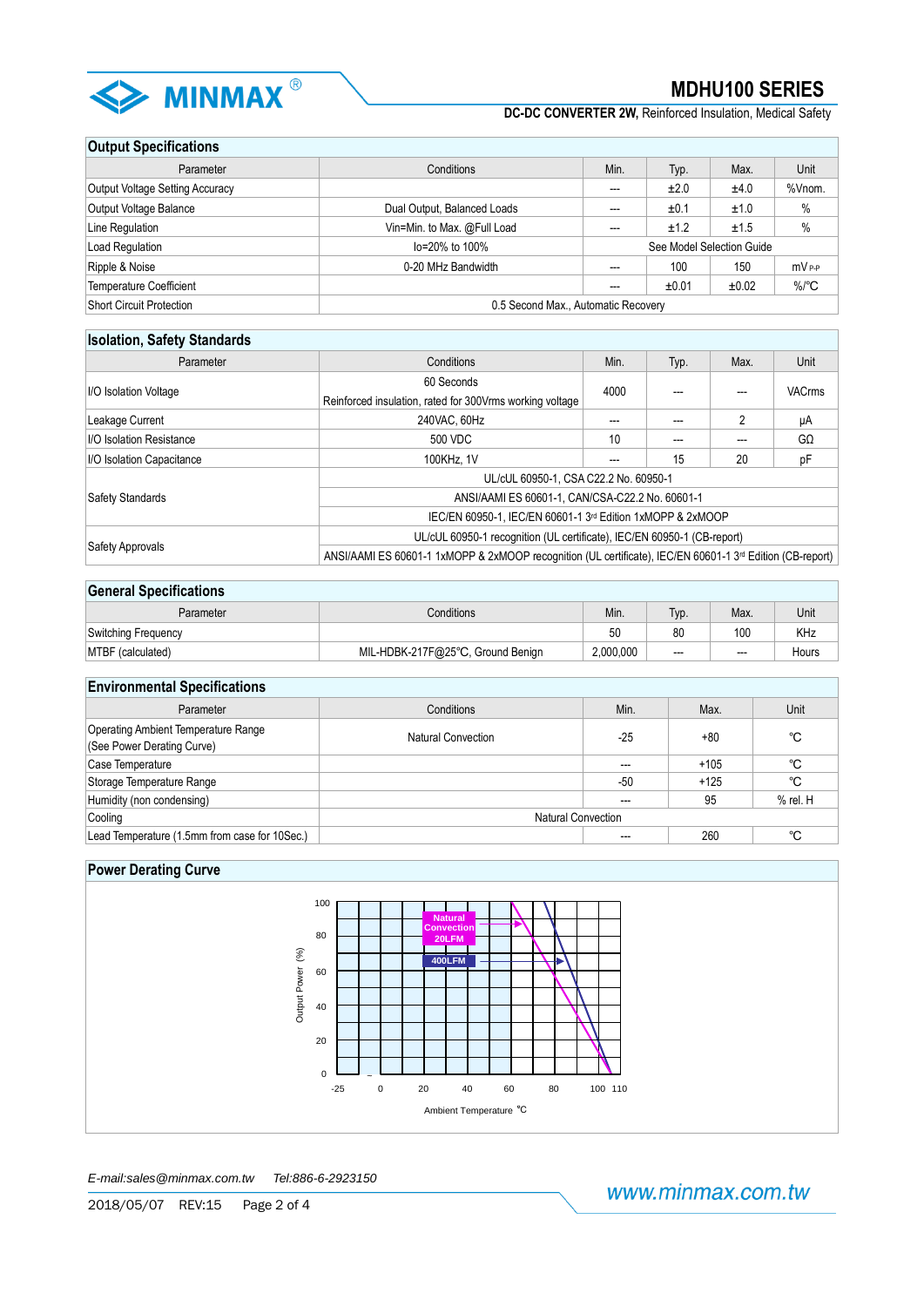

**DC-DC CONVERTER 2W.** Reinforced Insulation, Medical Safety

#### **Notes**

- 1 Specifications typical at Ta=+25℃, resistive load, nominal input voltage and rated output current unless otherwise noted.
- 2 These power converters require a minimum output loading to maintain specified regulation, operation under no-load conditions will not damage these modules; however they may not meet all specifications listed.
- 3 We recommend to protect the converter by a slow blow fuse in the input supply line.
- 4 Other input and output voltage may be available, please contact factory.
- 5 That "natural convection" is about 20LFM but is not equal to still air (0 LFM).
- 6 Specifications are subject to change without notice.

### **Package Specifications**



#### **Physical Characteristics**

| Case Size     | 23.8x13.4x8.6mm (0.94x0.53x0.34 inches)                       |
|---------------|---------------------------------------------------------------|
|               |                                                               |
| Case Material | Non-Conductive Black Plastic (flammability to UL 94V-0 rated) |
|               |                                                               |
| Pin Material  | Copper Alloy with Gold Plate Over Nickel Subplate             |
|               |                                                               |
| Weight        | 5.1g                                                          |
|               |                                                               |

www.minmax.com.tw